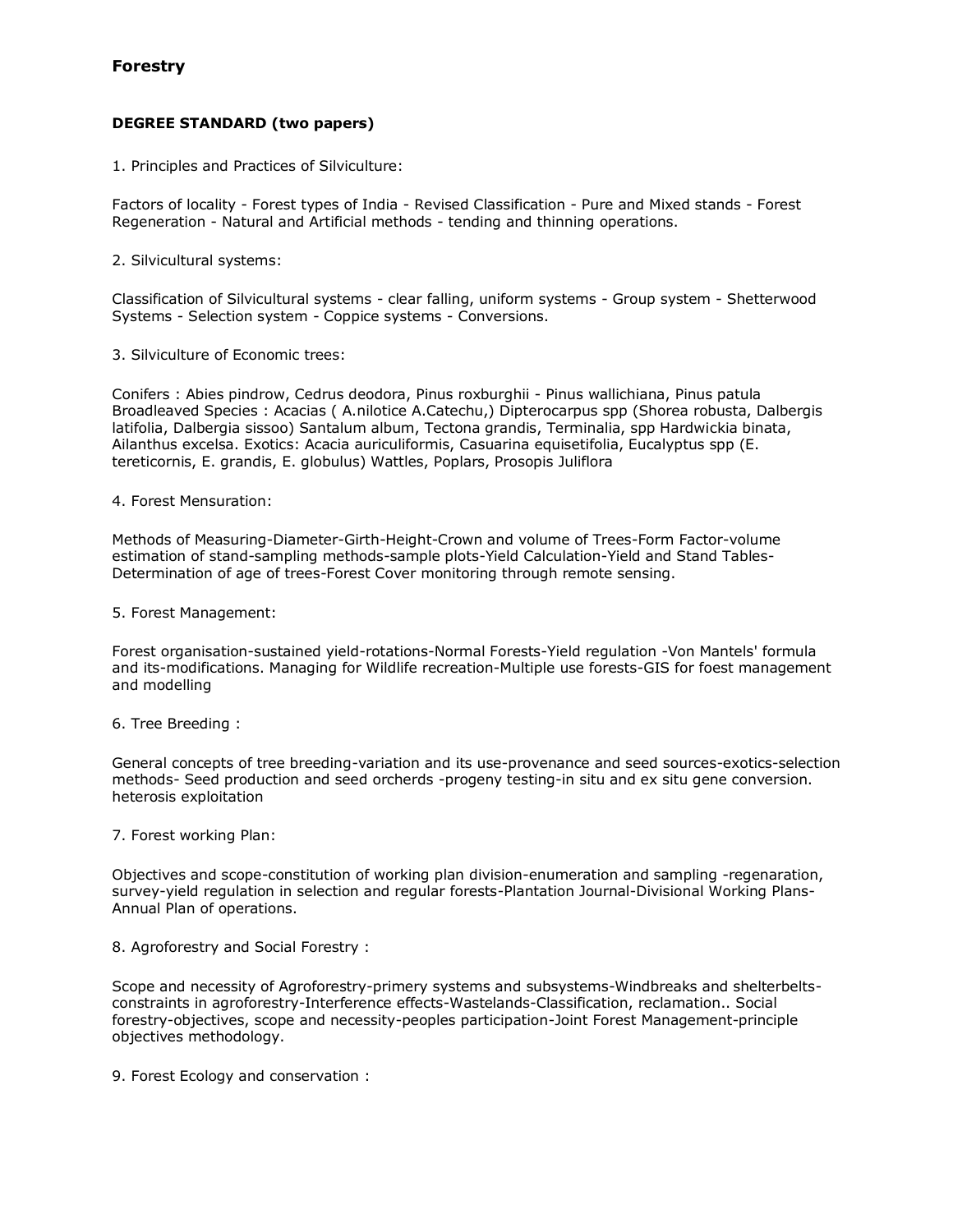# **Forestry**

Basic concepts in ecology -biotic and abiotic components-forest ecosystems-Forest Community concepts-vegetation concepts. Plant succession and climax-Primary productivity-nutrient cyclingrestoration ecology- Global warming and green house effects-Ozone layer depletion-Acid rain-Role of trees in environmental conservation-Biodiversity: concept and need.

10. Forest soils and Watershed Management :

Forest soils-Classisfication-factors affecting soil formation -physical, chemical and biological properties-soil conservation-definition-causes for erosion-types- role of micro organmisms in soil amelioration. Watershed concepts-methods of forest treatment streamflow regulation -Water harvesting and conservation-Ground water recharge.

## PAPER II

## 1. Forest Utilization:

Trading of timber - Structure and specialized uses of wood - Nonwood forest products - (fibres and flosses, bamboos and Canes , Katha and bidi leaves, essential oils - oilseeds - tans and dyes - gums and resins - drugs - insecticides. Physical and mechanical properties of wood - Classification of defects - Wood seasoning and preservation - forest products (Plywood, particle board , harboard and insulation board - paper and rayon)

## 2. Forest seed Management:

Seed and its importance - Characteristics of good quality seeds - Seed dormancy - types and causes of breaking dosmany - Seed treatment - principles and methods - seed fortification - pelletisation synthetic seed - germination test - Quick viablity test - seed health test - seed storage - causes for deterioration - packaging containers - Certification procedure for pure seed - seed standards . Seed Act - rules - legislation and control.

3. Forest policy and Legislation :

History of forest development - Indian Forest Policy 1894, 1952 and 1990. National Forest Policy 1988 - Forest Laws - necessity. general Principles - Indian Forest Act 1927 - Forest Conversation Act 1980 - Wildlife Protection Act 1972 and their amendments. Tamil Nadu Forest Act 1882, Tamil Nadu Forest Timber Transit Rules 1968, Tamil Nadu Hill Act 1985 - Application of Indian Penal Code to Forests. International Timber Trade Organisation, (ITTO) GATT and its relevance to timber export - Rio Summit and its relevance to timber export.

#### 4. Forest Protection:

Injuries to forests - abiotic and biotic destructive agencies - fire - mesurement and management principles and systems of firecontrol - Bionomics and management of pest insects and mites in forest nurseries and plantations - Integrated Pest Management (IPM) of forest pests - Forest tree dieases and their management - Biological control of forest pests and diseases. Forest encroachments and grazing.

#### 5. Forest Logging:

Logging practices in India - Felling and Conversion - implements used - season for and methods of felling - safety measurements in logging - Conversion season for felling - felling rules - conversion cross cutting system - Sawing - different types - extraction methods - transportation of timber marketing and sales - Storage - sales depot - management of depot - recent trends in logging logging practices in other countries.